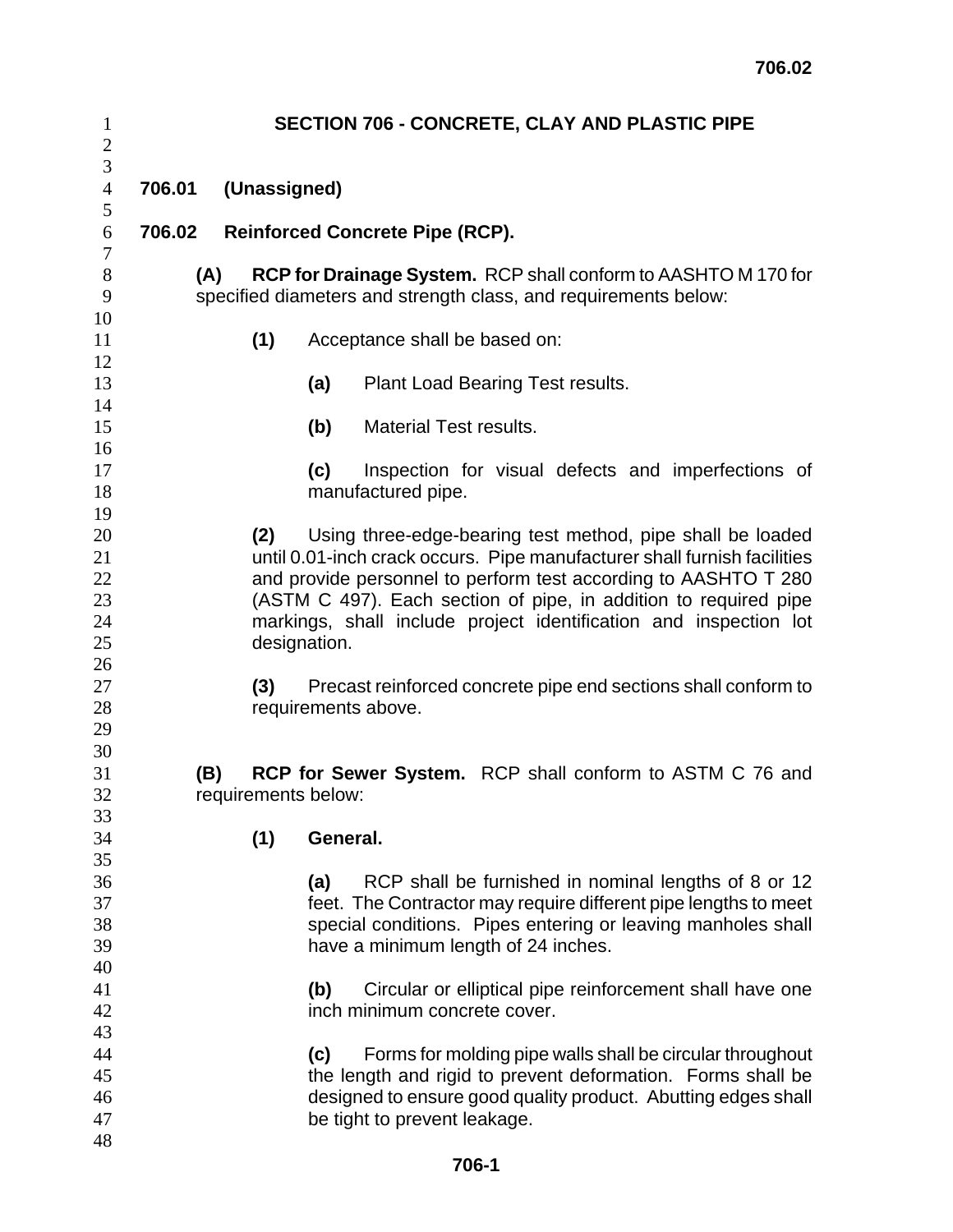| 49 | Pipe ends shall be molded with rigid rings within                |
|----|------------------------------------------------------------------|
| 50 | required tolerance. Form's surface shall be wetted, oiled, or    |
| 51 | waxed to prevent bonding of concrete to form.                    |
| 52 |                                                                  |
| 53 | Pipes shall be cast vertically or centrifugally.<br>(d)          |
| 54 |                                                                  |
| 55 | Vertical steel or metallic forms shall be used for<br>1.         |
| 56 | vertical casting. Inner and outer forms shall be held in a       |
| 57 | circular and concentric position. Concrete shall be              |
| 58 | compacted with high frequency external vibrations and            |
| 59 | continuously vibrated during placing of each batch.              |
| 60 | Concrete shall be placed to provide dense consolidated           |
| 61 | mixture and ensure even smooth surface finish.                   |
| 62 |                                                                  |
| 63 | 2.<br>Centrifugally cast pipe shall be spun in                   |
| 64 | horizontally rotating cylindrical metal form. Pipe shall be      |
| 65 | cast centrifugally in one operation without cement               |
| 66 | mortar lining.                                                   |
| 67 |                                                                  |
| 68 | Concrete shall be placed in mold in continuous                   |
| 69 | and uniform rate. Pipe forms shall be revolved at                |
| 70 | speeds that ensure thorough compaction of concrete.              |
| 71 | Thin layer of mortar shall be applied to form even,              |
| 72 | smooth, hard surface finish.                                     |
| 73 |                                                                  |
| 74 | Pipe shall be cured by steam, water, or combination of<br>(e)    |
| 75 | steam and water. Concrete shall be cured until it has reached    |
| 76 | its 28-day strength, in accordance with Section 601 – Structural |
| 77 | Concrete. Adequate space and facilities shall be provided for    |
| 78 | proper curing.                                                   |
| 79 |                                                                  |
| 80 | For centrifugally cast pipe, after spinning, mold<br>1.          |
| 81 | containing pipe shall be enclosed and cured with                 |
| 82 | saturated steam. Do not remove forms until after six             |
| 83 | hours of steam curing or water curing for 32 hours.              |
| 84 |                                                                  |
| 85 | Pipes shall be cured until test cylinders attain 28-             |
| 86 | day strength, in accordance with Section 601 -                   |
| 87 | <b>Structural Concrete.</b>                                      |
| 88 |                                                                  |
| 89 | For vertically cast pipes, within three hours after<br>2.        |
| 90 | placing concrete in forms, steam shall be applied to             |
| 91 | inner space of forms. Do not remove forms until after            |
| 92 | six hours of steam curing. Pipes shall be cured until            |
| 93 | test cylinders attain 28-day strength, in accordance with        |
| 94 | Section 601 - Structural Concrete. After concrete has            |
| 95 | attained strength of 2,000 pounds per square inch,               |
| 96 | pipes may be stored horizontally.                                |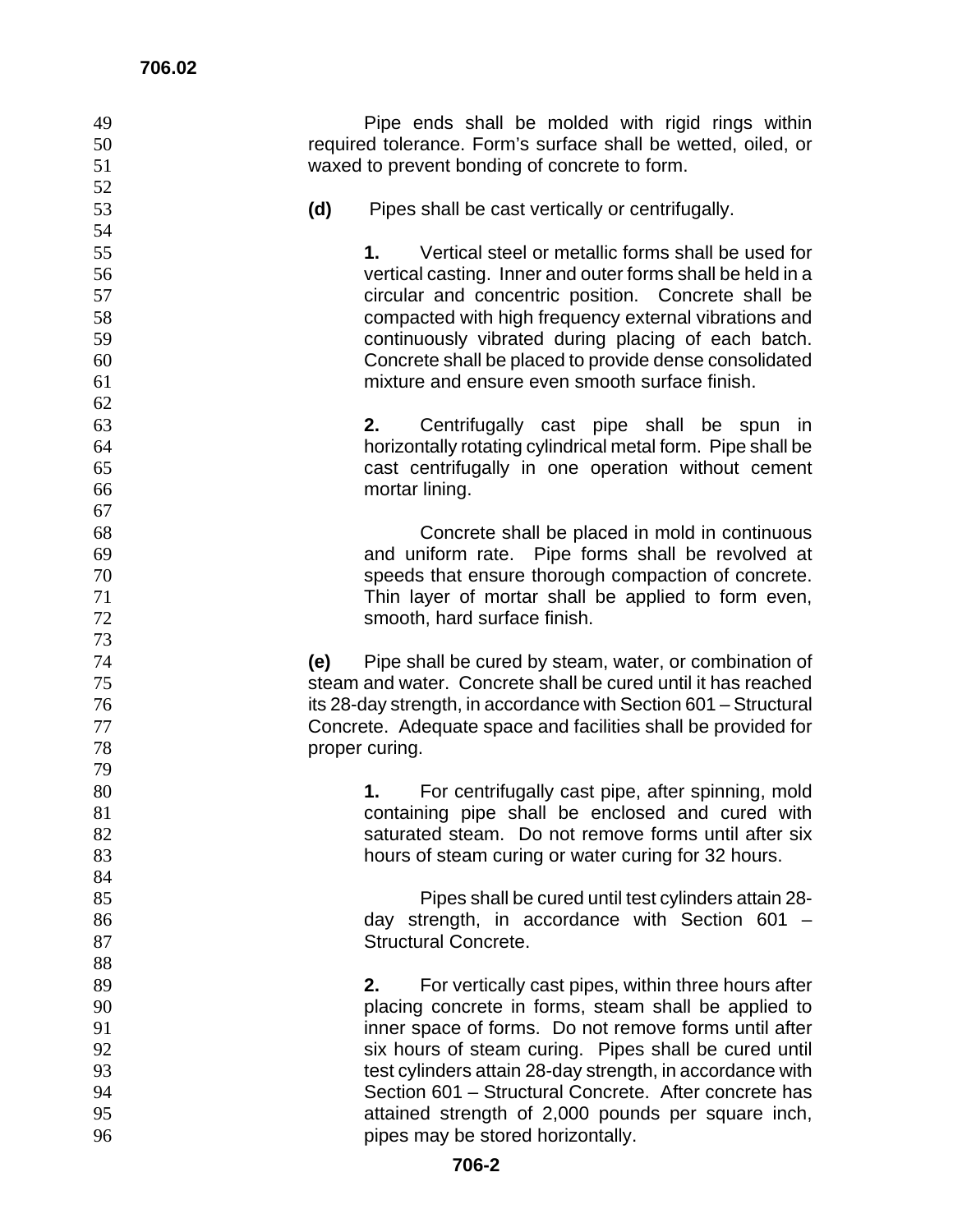| 97         |     |                                                                   |
|------------|-----|-------------------------------------------------------------------|
| 98         |     | Minimum of six longitudinal reinforcing bars for each<br>(f)      |
| 99         |     | pipe shall be provided. Total required area of bars shall be      |
| 100        |     | calculated as follows:                                            |
| 101        |     |                                                                   |
| 102        |     | 1. Equivalent in area to 1/2-inch round bars spaced               |
| 103        |     | at 30 inches center to center measured along pipe                 |
| 104        |     | circumference.                                                    |
| 105        |     |                                                                   |
| 106        |     | For 8 feet nominal length pipe, minimum of six<br>2.              |
| 107        |     | 1/4-inch round bars or equivalent in steel area.                  |
| 108        |     |                                                                   |
| 109        |     | 3.<br>For 12 feet nominal length pipe, minimum of six             |
| 110        |     | 3/8-inch round bars or equivalent in steel area.                  |
| 111        |     |                                                                   |
| 112        |     | Most stringent steel area requirement shall                       |
| 113        |     | govern. Longitudinal reinforcement shall be uniformly             |
| 114        |     | spaced around pipe circumference.                                 |
| 115        |     |                                                                   |
| 116        |     | For pipe bell and spigot, circumferential and longitudinal<br>(g) |
| 117        |     | reinforcement shall be equal to reinforcement within pipe         |
| 118        |     | barrel.                                                           |
| 119        |     |                                                                   |
| 120        | (2) | Joints.                                                           |
| 121        |     |                                                                   |
| 122        |     | (a)<br>Joints shall be of reinforced concrete bell and spigot     |
| 123        |     | design using rubber gaskets for sealing. Concrete bell shall be   |
| 124        |     | enlarged. Spigots shall have nominal wall thickness. Flush        |
| 125        |     | bell and spigot joints for pipe sizes smaller than 60 inches in   |
| 126        |     | diameter are not acceptable.                                      |
| 127        |     |                                                                   |
| 128        |     | Joint design shall be as pipe is laid, joints are                 |
| 129        |     | self-centering, and gaskets are not supporting weight of pipe.    |
| 130        |     | After completing joint, gaskets shall be enclosed on four sides.  |
| 131        |     | Joints shall be kept tight under normal conditions of service     |
| 132        |     | including expansion, contraction, and earth settlement.           |
| 133        |     |                                                                   |
| 134        |     | Pipe spigot surfaces and reinforced concrete bell shall           |
| 135        |     | be formed accurately to ensure tight fitting joints. Tolerances   |
| 136        |     | shall not exceed 1/16 inch between theoretical diameters and      |
| 137        |     | actual diameters of contact surfaces.<br>Inner surface of         |
| 138        |     | reinforced concrete bell shall be ground.                         |
| 139        |     |                                                                   |
| 140        |     |                                                                   |
|            |     | Joints shall be designed, located, and formed accurately          |
| 141        |     | on each pipe section, such that completed joint restrains         |
| 142        |     | rubber gasket on four sides and ensures water-tight seal.         |
| 143<br>144 |     | Joints shall be sealed with continuous rubber ring gasket         |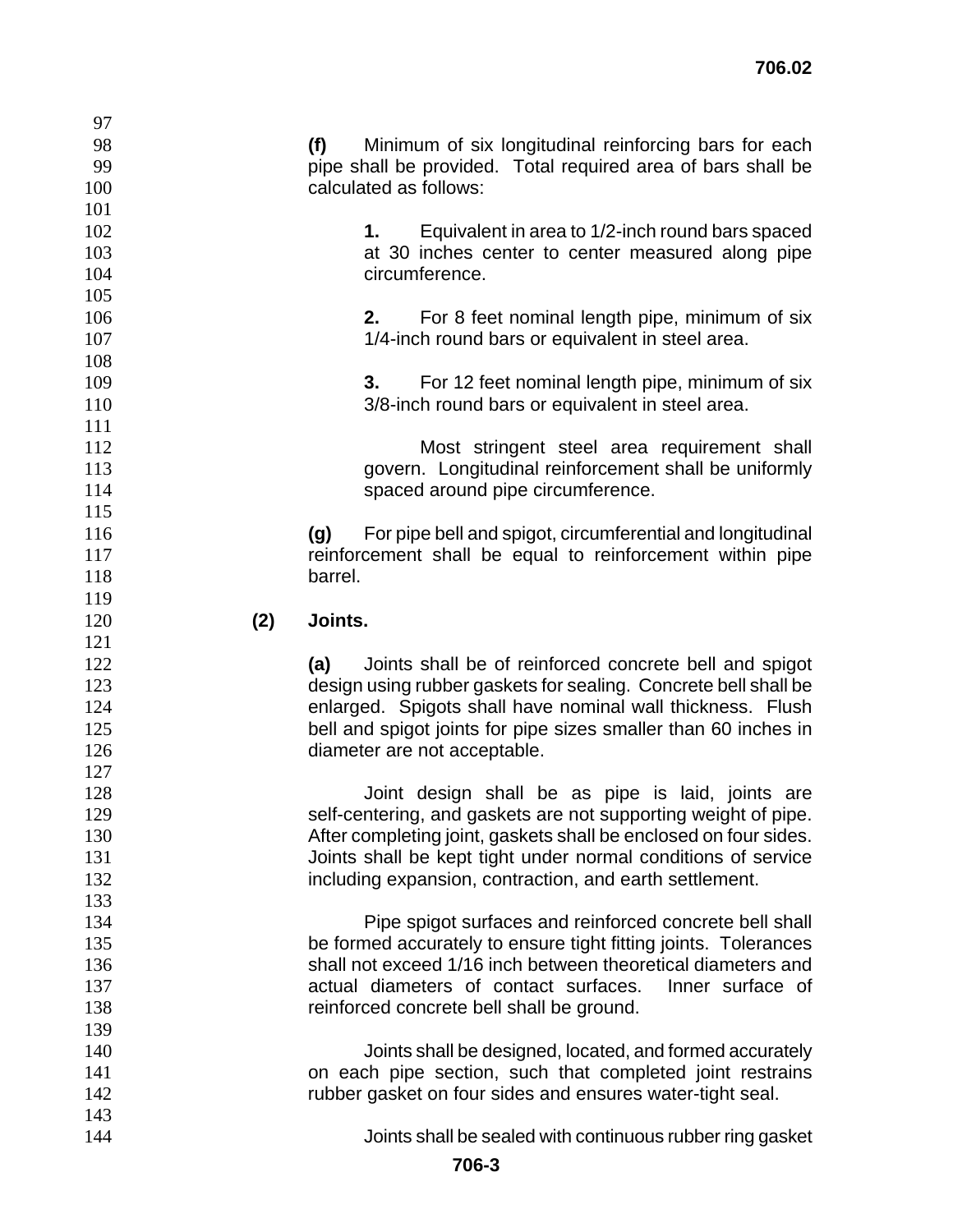| 147<br>148<br>(b)<br>Rubber gaskets shall conform to ASTM C 361.<br>149<br>150<br>Certified copy of laboratory test results showing gasket<br>conforms to ASTM C 361 shall be submitted for acceptance by<br>151<br>152<br>Engineer.<br>153<br>154<br>Test results of physical properties of materials used in<br>manufacture of gaskets shall be submitted for acceptance by<br>155<br>156<br>Engineer.<br>157<br>158<br>Rubber gaskets shall be stored in cool, well-ventilated<br>159<br>Rubber gaskets shall not be exposed to direct<br>location.<br>160<br>sunlight.<br>161 |
|-----------------------------------------------------------------------------------------------------------------------------------------------------------------------------------------------------------------------------------------------------------------------------------------------------------------------------------------------------------------------------------------------------------------------------------------------------------------------------------------------------------------------------------------------------------------------------------|
|                                                                                                                                                                                                                                                                                                                                                                                                                                                                                                                                                                                   |
|                                                                                                                                                                                                                                                                                                                                                                                                                                                                                                                                                                                   |
|                                                                                                                                                                                                                                                                                                                                                                                                                                                                                                                                                                                   |
|                                                                                                                                                                                                                                                                                                                                                                                                                                                                                                                                                                                   |
|                                                                                                                                                                                                                                                                                                                                                                                                                                                                                                                                                                                   |
|                                                                                                                                                                                                                                                                                                                                                                                                                                                                                                                                                                                   |
|                                                                                                                                                                                                                                                                                                                                                                                                                                                                                                                                                                                   |
|                                                                                                                                                                                                                                                                                                                                                                                                                                                                                                                                                                                   |
|                                                                                                                                                                                                                                                                                                                                                                                                                                                                                                                                                                                   |
|                                                                                                                                                                                                                                                                                                                                                                                                                                                                                                                                                                                   |
|                                                                                                                                                                                                                                                                                                                                                                                                                                                                                                                                                                                   |
| 162<br>(3)<br><b>Precast Pipe Fittings.</b>                                                                                                                                                                                                                                                                                                                                                                                                                                                                                                                                       |
| 163                                                                                                                                                                                                                                                                                                                                                                                                                                                                                                                                                                               |
| 164<br>Fittings shall be made from cast concrete pipe sections.<br>(a)                                                                                                                                                                                                                                                                                                                                                                                                                                                                                                            |
| Minimum of twelve 5/8-inch longitudinal bars, or equivalent<br>165                                                                                                                                                                                                                                                                                                                                                                                                                                                                                                                |
| shall be provided, in pipes cast for fittings. Spliced longitudinal<br>166<br>bars shall be lapped 4 inches minimum and welded.<br>167                                                                                                                                                                                                                                                                                                                                                                                                                                            |
| 168                                                                                                                                                                                                                                                                                                                                                                                                                                                                                                                                                                               |
| Bends shall be mitered. Maximum bevel angle shall be<br>169<br>(b)                                                                                                                                                                                                                                                                                                                                                                                                                                                                                                                |
| 22.5 degrees. Radius measured to the centerline of the bend<br>170                                                                                                                                                                                                                                                                                                                                                                                                                                                                                                                |
| 171<br>shall be four times pipe diameter.                                                                                                                                                                                                                                                                                                                                                                                                                                                                                                                                         |
| 172<br>(C)<br>173                                                                                                                                                                                                                                                                                                                                                                                                                                                                                                                                                                 |
| <b>Rejection of RCP.</b> Pipe may be rejected for failure to conform to<br>specifications as follows:<br>174                                                                                                                                                                                                                                                                                                                                                                                                                                                                      |
| 175                                                                                                                                                                                                                                                                                                                                                                                                                                                                                                                                                                               |
| (1)<br>Fractures or cracks passing through wall except for single end<br>176                                                                                                                                                                                                                                                                                                                                                                                                                                                                                                      |
| crack that does not exceed depth of joint.<br>177                                                                                                                                                                                                                                                                                                                                                                                                                                                                                                                                 |
| Defects that indicate imperfect proportioning, mixing or<br>178<br>(2)                                                                                                                                                                                                                                                                                                                                                                                                                                                                                                            |
| 179<br>molding.                                                                                                                                                                                                                                                                                                                                                                                                                                                                                                                                                                   |
| Surface defects indicating honeycombed or open texture.<br>180<br>(3)                                                                                                                                                                                                                                                                                                                                                                                                                                                                                                             |
| (4)<br>Damaged or unsatisfactorily manufactured ends, if such would<br>181                                                                                                                                                                                                                                                                                                                                                                                                                                                                                                        |
| prevent making satisfactory joint.<br>182                                                                                                                                                                                                                                                                                                                                                                                                                                                                                                                                         |
| Continuous crack having surface width of 0.01 inch or more<br>183<br>(5)                                                                                                                                                                                                                                                                                                                                                                                                                                                                                                          |
| and extending for length of 12 inches or more, regardless of position<br>184                                                                                                                                                                                                                                                                                                                                                                                                                                                                                                      |
| in wall of pipe.<br>185                                                                                                                                                                                                                                                                                                                                                                                                                                                                                                                                                           |
| 186<br>187                                                                                                                                                                                                                                                                                                                                                                                                                                                                                                                                                                        |
| 706.03<br>(Unassigned)<br>188                                                                                                                                                                                                                                                                                                                                                                                                                                                                                                                                                     |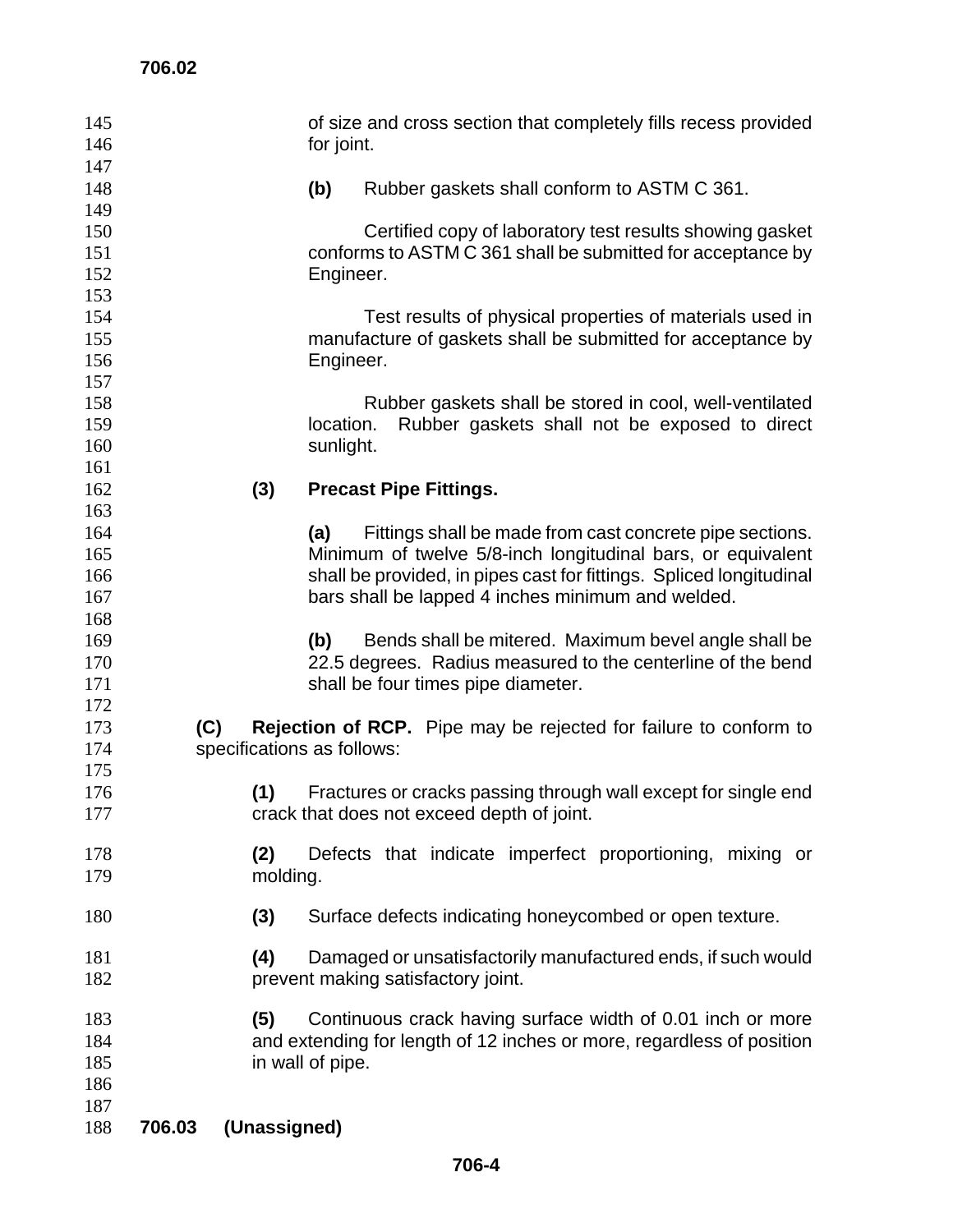| 189                      |        |                                                                                                                                                                                                    |
|--------------------------|--------|----------------------------------------------------------------------------------------------------------------------------------------------------------------------------------------------------|
| 190                      | 706.04 | (Unassigned)                                                                                                                                                                                       |
| 191                      |        |                                                                                                                                                                                                    |
| 192                      | 706.05 | (Unassigned)                                                                                                                                                                                       |
| 193                      |        |                                                                                                                                                                                                    |
| 194                      | 706.06 | (Unassigned)                                                                                                                                                                                       |
| 195                      |        |                                                                                                                                                                                                    |
| 196<br>197               | 706.07 | (Unassigned)                                                                                                                                                                                       |
| 198<br>199               | 706.08 | Vitrified Clay Pipe (VCP) and Fittings for Sewer System.                                                                                                                                           |
| 200<br>201<br>202<br>203 | (A)    | <b>General.</b> Extra strength VCP and fittings shall be first quality,<br>durable, sound, and properly fired throughout its entire thickness. VCP shall<br>conform to AASHTO M 65 and ASTM C 700. |
| 204                      | (B)    | <b>Manufacturing Requirements.</b>                                                                                                                                                                 |
| 205                      |        |                                                                                                                                                                                                    |
| 206                      |        | <b>Identification Marks.</b> Pipe and fittings shall be clearly marked<br>(1)                                                                                                                      |
| 207                      |        | with name or trademark of manufacturer, batch number, location of                                                                                                                                  |
| 208                      |        | plant, and extra strength designation.                                                                                                                                                             |
| 209                      |        |                                                                                                                                                                                                    |
| 210                      |        | <b>Shape.</b> Pipe ends shall be normal to longitudinal axis and<br>(2)                                                                                                                            |
| 211                      |        | sockets true, circular, and concentric with pipe barrel.                                                                                                                                           |
| 212                      |        |                                                                                                                                                                                                    |
| 213                      |        | Pipe shall be socket and spigot type.                                                                                                                                                              |
| 214                      |        |                                                                                                                                                                                                    |
| 215                      |        | Pipe ends shall be formed to achieve smooth, continuous                                                                                                                                            |
| 216                      |        | interior surface when pipes are laid together and joined.                                                                                                                                          |
| 217                      |        |                                                                                                                                                                                                    |
| 218                      |        | <b>Lengths.</b> Straight pipe lengths shall be more than 2 feet.<br>(3)                                                                                                                            |
| 219                      |        |                                                                                                                                                                                                    |
| 220                      |        | Fitting lengths shall be furnished to accommodate jointing                                                                                                                                         |
| 221<br>222               |        | system provided. Wye fittings shall have spurs of specified size,<br>securely and completely fastened to barrel of fitting in manufacturing                                                        |
| 223                      |        | process. Wye fittings shall have spurs with axis at angles of 60                                                                                                                                   |
| 224                      |        | degrees or 45 degrees to longitudinal axis of fitting, measured from                                                                                                                               |
| 225                      |        | socket or bell end of fitting. Barrels shall be of sufficient length for                                                                                                                           |
| 226                      |        | each spur.                                                                                                                                                                                         |
| 227                      |        |                                                                                                                                                                                                    |
| 228                      |        | <b>Dimensions and Tolerances.</b> VCP shall conform to Table 2A<br>(4)                                                                                                                             |
| 229                      |        | <b>ASTM C 700.</b>                                                                                                                                                                                 |
| 230                      |        |                                                                                                                                                                                                    |
| 231                      |        | (5)<br>Pipes and fittings shall be free from<br>Imperfections.                                                                                                                                     |
| 232                      |        | imperfections such as injurious cracks, checks, blisters, or broken                                                                                                                                |
| 233                      |        | extremities. Pipe or fittings with following imperfections will be                                                                                                                                 |
| 234                      |        | rejected.                                                                                                                                                                                          |
| 235                      |        |                                                                                                                                                                                                    |
| 236                      |        | Fractures or cracks passing through barrel or socket, or<br>(a)                                                                                                                                    |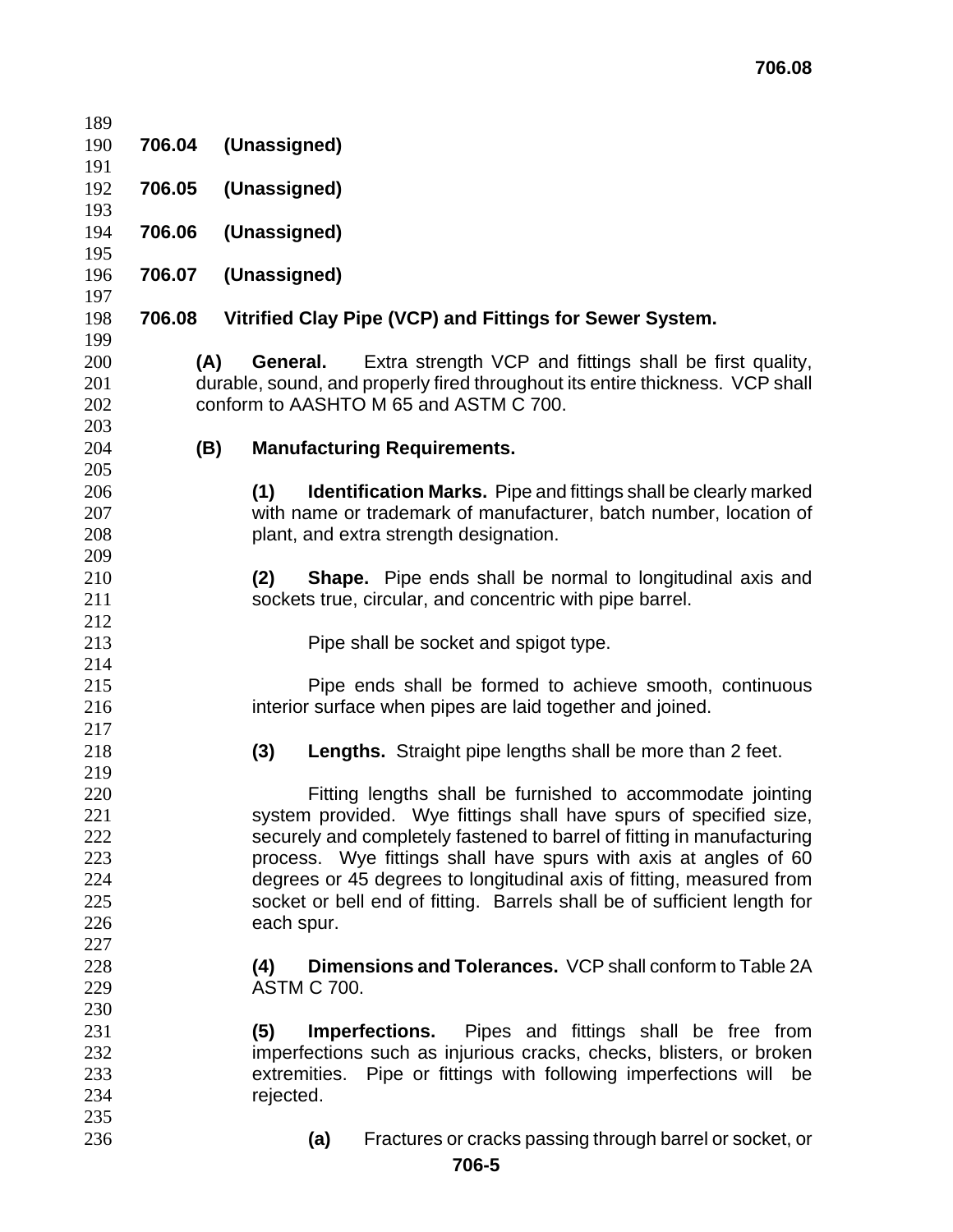| 237 | more than a single: |                                                                      |  |  |  |
|-----|---------------------|----------------------------------------------------------------------|--|--|--|
| 238 |                     |                                                                      |  |  |  |
| 239 |                     | Crack at spigot end of pipe not exceeding 75<br>1.                   |  |  |  |
| 240 |                     | percent of depth of socket.                                          |  |  |  |
| 241 |                     |                                                                      |  |  |  |
| 242 |                     | 2.<br>Fracture in socket not exceeding 3 inches around               |  |  |  |
| 243 |                     | circumference nor 2 inches lengthwise.                               |  |  |  |
| 244 |                     |                                                                      |  |  |  |
| 245 |                     | Chips or fractures on inner portion of pipe<br>3.                    |  |  |  |
| 246 |                     | exceeding 2 inches in length by 1 inch in width, and 1/4             |  |  |  |
| 247 |                     | depth in thickness of barrel depth.                                  |  |  |  |
| 248 |                     |                                                                      |  |  |  |
| 249 | (b)                 | Lumps, blisters, pits, or flakes on interior surface.                |  |  |  |
| 250 |                     |                                                                      |  |  |  |
| 251 |                     | For pipe sizes from 3 inches to 18 inches, no blister                |  |  |  |
| 252 |                     | shall exceed 3 inches, in any direction, and no blister or pimple    |  |  |  |
| 253 |                     | shall project more than 1/8 inch above pipe surface.                 |  |  |  |
| 254 |                     |                                                                      |  |  |  |
| 255 |                     | For pipe sizes over 18 inches, no blister or pimple shall            |  |  |  |
| 256 |                     | exceed 2 inches/foot of internal pipe diameter. No blister or        |  |  |  |
| 257 |                     | pimple shall project more than 1/8 inch/foot of internal diameter    |  |  |  |
| 258 |                     | above pipe surface.                                                  |  |  |  |
| 259 |                     |                                                                      |  |  |  |
| 260 |                     | Pipes with broken blisters are not acceptable.                       |  |  |  |
| 261 |                     |                                                                      |  |  |  |
| 262 | (c)                 | Spigot or socket of pipe shall not vary from a true circle           |  |  |  |
| 263 |                     | by more than 3 percent of its nominal diameter.                      |  |  |  |
| 264 |                     |                                                                      |  |  |  |
| 265 | (d)                 | Pipes or fittings shall not deviate from a straight line by          |  |  |  |
| 266 |                     | more than 1/16 inch per linear foot.                                 |  |  |  |
| 267 |                     |                                                                      |  |  |  |
| 268 | (e)                 | Socket or spigot end of pipe or fitting shall not have               |  |  |  |
| 269 |                     | broken pieces.                                                       |  |  |  |
| 270 |                     |                                                                      |  |  |  |
| 271 | (f)                 | Pipes or fittings shall not have tramp clays, grog, or               |  |  |  |
| 272 |                     | other foreign matter that has fused permanently to exterior or       |  |  |  |
| 273 |                     | interior surface.                                                    |  |  |  |
| 274 |                     |                                                                      |  |  |  |
| 275 | (6)                 | <b>Caps and Branches.</b> Caps with pipe branches and stubs shall    |  |  |  |
| 276 |                     | be securely connected to pipe. Caps shall be of polyethylene,        |  |  |  |
| 277 |                     | polypropylene, polyurethane, polyvinyl chloride, ozone resistant     |  |  |  |
| 278 |                     | synthetic rubber, or clay discs material.                            |  |  |  |
| 279 |                     |                                                                      |  |  |  |
| 280 |                     | Pipe branches shall have spurs of specified sizes securely and       |  |  |  |
| 281 |                     | completely fastened to pipe barrel. Fastening material such as epoxy |  |  |  |
| 282 |                     | resin or other accepted material shall have strength equal to pipe   |  |  |  |
| 283 |                     | material. Wye pipe branches shall have axis approximately 45         |  |  |  |
| 284 |                     | degrees from longitudinal axis of pipe, measured from socket end.    |  |  |  |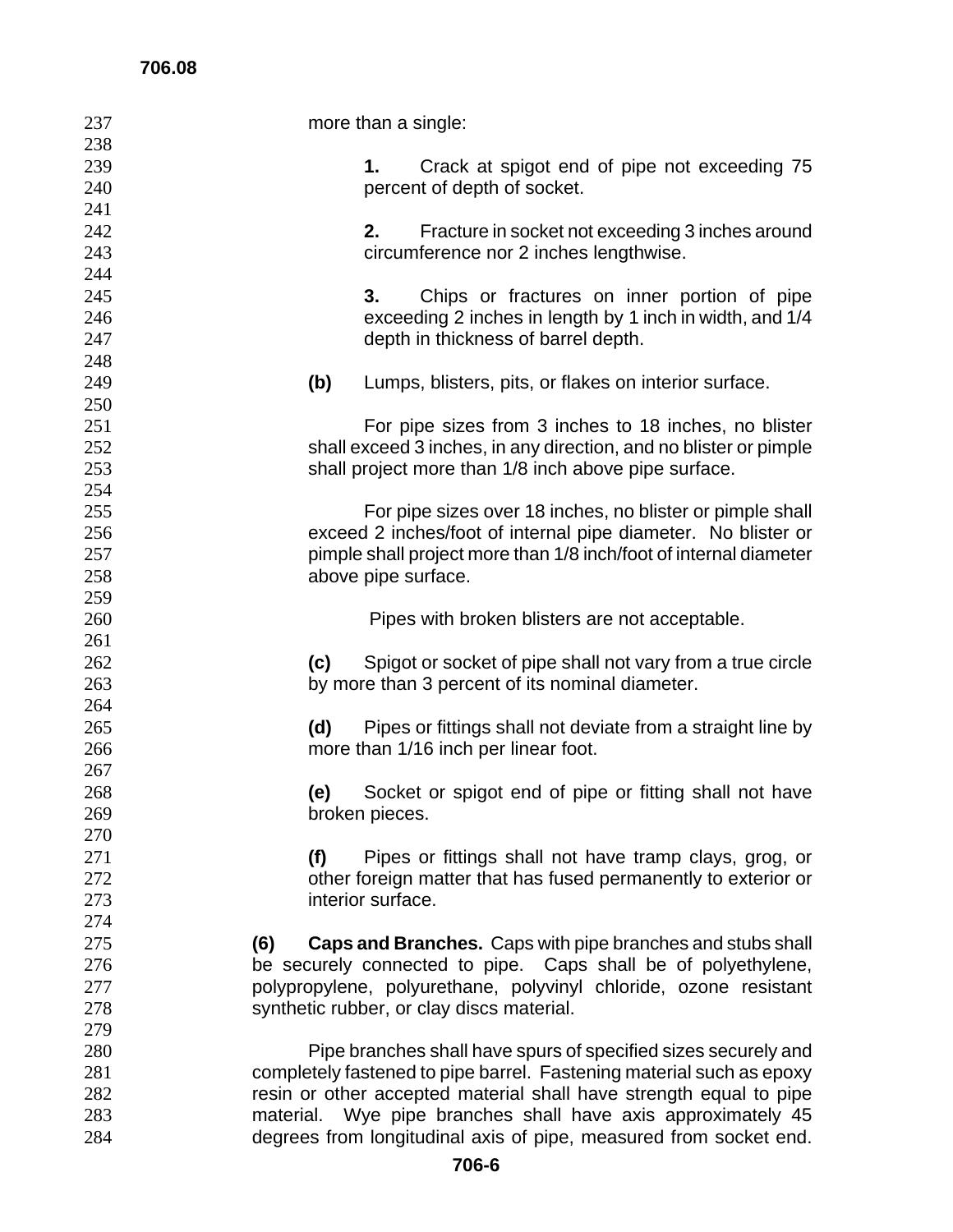Pipe branches shall be terminated in sockets. Sufficient length of branch barrel shall be provided to properly join connecting pipe to branch socket.

 

## **(7) Hydrostatic Pressure and Loading Test.**

**(a) General.** Before using pipe, independent testing 292 laboratory shall test pipe according to hydrostatic pressure test and loading test.

**(b) Selection of Test Specimens.** Engineer will randomly select for testing, minimum of two specimens for each size in accordance with contract documents.

Furnishing of test pipes and laboratory testing shall be at no increase in contract price or contract time.

**(c) Acceptance or Rejection on Results of Tests.** If specimens meet requirements of tests, Engineer will consider pipes in lot, shipment or delivery corresponding to sizes and classes complying with test.

For each pipe size, if one specimen fails to meet test requirements, second selection of pipe for that test shall be made. Second selection of pipe shall be five of each pipe size of first selection that failed to meet requirements.

If 90 percent or more of pipe including those first tested meet test requirements, Engineer will consider pipes in lot, shipment, or delivery corresponding to sizes and classes, as complying with test.

Otherwise, Engineer will reject pipes of these class and sizes.

**(d) Hydrostatic Test.** Apply hydrostatic pressure test to pipes of each size and class conforming to ASTM C 301. Leakage on exterior of pipe will not be allowed, when subjected to internal hydrostatic pressure of 10 pounds per square inch for time specified in ASTM C 700.

**(e) Loading Tests.** Selected specimens shall be tested by applying Three-Edge Bearing test conforming to ASTM C 301.

Extra Strength Pipe shall withstand loads of each respective size and class according to Table 1, ASTM C 700- 91.

 **706-7**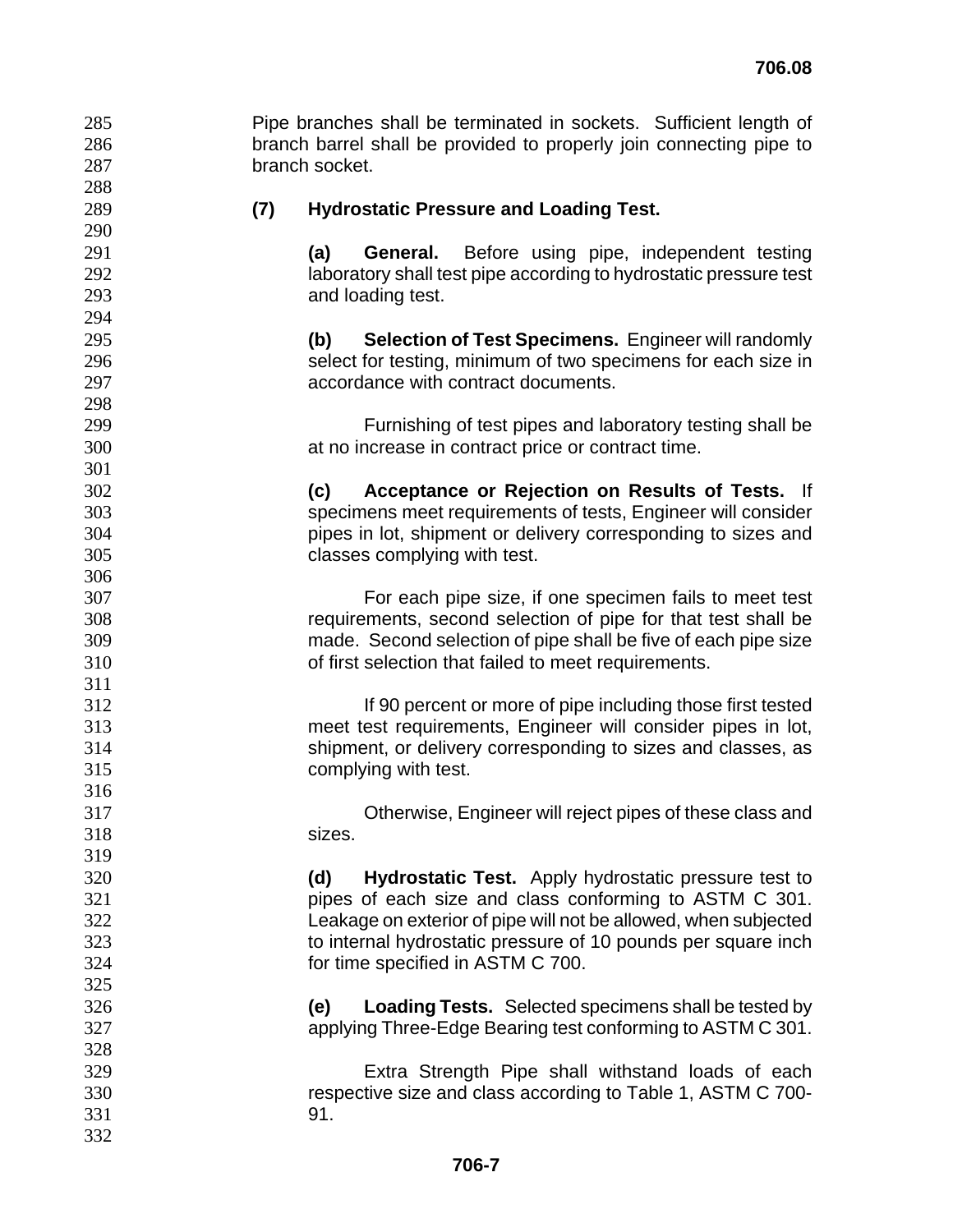| 333        |                                                             |                                                                             |  |  |  |  |
|------------|-------------------------------------------------------------|-----------------------------------------------------------------------------|--|--|--|--|
| 334        | (C)                                                         | Vitrified Clay Sewer Pipe Joints. Mechanical compression joints             |  |  |  |  |
| 335        |                                                             | shall be of types listed below.                                             |  |  |  |  |
| 336        |                                                             |                                                                             |  |  |  |  |
| 337        |                                                             | Type "B" Joints (Polyurethane). Type "B" joints shall contain<br>(1)        |  |  |  |  |
| 338        |                                                             | two sealing components. One component shall bond to outer portion           |  |  |  |  |
| 339        |                                                             | of spigot and other component shall bond to inner portion of bell.          |  |  |  |  |
| 340        |                                                             | Sealing components shall be polyurethane elastomer material.                |  |  |  |  |
| 341        |                                                             | Sealing components shall be bonded to pipes and fittings at pipe            |  |  |  |  |
| 342        |                                                             | factory. Sealing components shall be cured to uniform hardness and          |  |  |  |  |
| 343        |                                                             | compressibility. Sealing components shall be shaped, sized, bonded,         |  |  |  |  |
| 344        | and cured to form tight, dense, and homogeneous compression |                                                                             |  |  |  |  |
| 345        | coupling when joint is assembled.                           |                                                                             |  |  |  |  |
| 346        |                                                             |                                                                             |  |  |  |  |
| 347        |                                                             | Type "B" joints shall conform to ASTM C 425.                                |  |  |  |  |
| 348        |                                                             |                                                                             |  |  |  |  |
| 349        |                                                             | <b>Compression Couplings for Plain-End Pipe. Couplings for</b><br>(2)       |  |  |  |  |
| 350        |                                                             | plain-end pipes shall consist of rubber sleeve coupling with shear ring     |  |  |  |  |
| 351        |                                                             | attached to ends of plain-end pipe and clamped with stainless steel         |  |  |  |  |
| 352        |                                                             | compression bands. Compression couplings for plain-end pipe shall           |  |  |  |  |
| 353        |                                                             | conform to ASTM C 425.                                                      |  |  |  |  |
| 354        |                                                             |                                                                             |  |  |  |  |
| 355        | 706.09                                                      | <b>PVC Pipe for Sewer System.</b>                                           |  |  |  |  |
| 356        |                                                             |                                                                             |  |  |  |  |
|            |                                                             |                                                                             |  |  |  |  |
|            |                                                             |                                                                             |  |  |  |  |
| 357        | (A)                                                         | <b>General.</b> PVC pipe and fittings shall conform to ASTM D 3034 and      |  |  |  |  |
| 358        | below:                                                      |                                                                             |  |  |  |  |
| 359        |                                                             |                                                                             |  |  |  |  |
| 360        |                                                             | Minimum wall thickness and Standard Dimension Ratio (SDR)<br>(1)            |  |  |  |  |
| 361        |                                                             | of 35 shall be used.                                                        |  |  |  |  |
| 362        |                                                             |                                                                             |  |  |  |  |
| 363        |                                                             | PVC pipes shall conform to cell classification of 12454-B,<br>(2)           |  |  |  |  |
| 364        |                                                             | 13364-A, or 13364-B according to ASTM D1784. PVC fittings shall             |  |  |  |  |
| 365        |                                                             | conform to cell classification of 12454-B, 12454-C, or 13343-C.             |  |  |  |  |
| 366        |                                                             | Manufacturer shall pre-qualify PVC compounds of other cell                  |  |  |  |  |
| 367        |                                                             | classifications. Additives and fillers including stabilizers, antioxidants, |  |  |  |  |
| 368        |                                                             | lubricants, and colorants shall not exceed 10 parts by weight per 100       |  |  |  |  |
| 369        |                                                             | of PVC resin in compound.                                                   |  |  |  |  |
| 370        |                                                             |                                                                             |  |  |  |  |
| 371        | (B)                                                         | <b>Manufacturing Requirements.</b>                                          |  |  |  |  |
| 372        |                                                             |                                                                             |  |  |  |  |
| 373        |                                                             | (1)<br>Identification Marks. Pipe, fittings, and couplings shall be         |  |  |  |  |
| 374        |                                                             | clearly marked at interval not to exceed 5 feet as follows:                 |  |  |  |  |
| 375        |                                                             |                                                                             |  |  |  |  |
| 376        |                                                             | Manufacturer's name or trademark and code (plant,<br>(a)                    |  |  |  |  |
| 377        |                                                             | shift, and date designations).                                              |  |  |  |  |
| 378        |                                                             |                                                                             |  |  |  |  |
| 379<br>380 |                                                             | (b)<br>Nominal pipe diameter.                                               |  |  |  |  |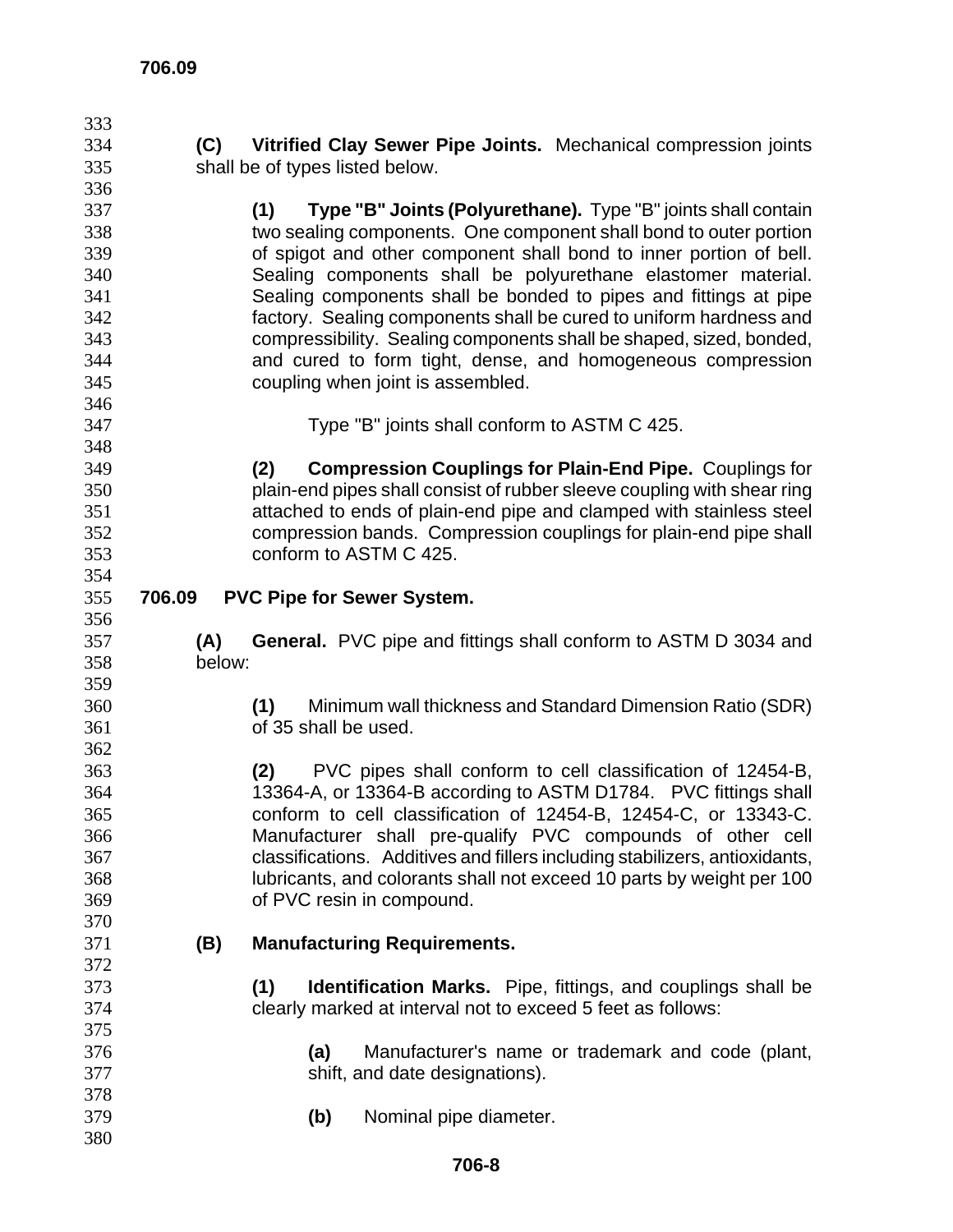| 381        | (c)<br>PVC cell classification.                                             |
|------------|-----------------------------------------------------------------------------|
| 382<br>383 | Type PSM SDR-35 PVC Sewer Pipe.<br>(d)                                      |
| 384        |                                                                             |
| 385        | ASTM designation - D 3034.<br>(e)                                           |
| 386        |                                                                             |
| 387<br>388 | SDR designation is not required for fittings and couplings.                 |
| 389        | <b>Shape.</b> Pipe ends shall be normal to longitudinal axis, with<br>(2)   |
| 390        | sockets true, circular and concentric with barrel of pipe.                  |
| 391        |                                                                             |
| 392        | Pipe ends shall be formed to achieve a smooth, continuous                   |
| 393        | interior surface, when pipes are laid together and joined.                  |
| 394<br>395 | (3)<br><b>Length.</b> Straight pipe lengths shall be more than 12-1/2 feet. |
| 396        |                                                                             |
| 397        | Dimensions and Tolerances. Outside diameter and minimum<br>(4)              |
| 398        | wall thickness of pipe shall conform to Table 1 ASTM D 3034.                |
| 399        |                                                                             |
| 400        | (5)<br><b>Imperfections.</b> Pipes and fittings shall be free from          |
| 401        | imperfections such as injurious cracks, checks, blisters, or broken         |
| 402        | extremities. Imperfections in pipe or fitting will be cause for rejection   |
| 403<br>404 | as follows:                                                                 |
| 405        | Crack in barrel or bell of pipe extending through entire<br>(a)             |
| 406        | thickness.                                                                  |
| 407        |                                                                             |
| 408        | Crack that extends through 1/5 or more of barrel or bell<br>(b)             |
| 409        | thickness and is over 3 inches long.                                        |
| 410        |                                                                             |
| 411        | (c)<br>Crack that is more than 1/32 inch wide at its widest                 |
| 412        | point.                                                                      |
| 413<br>414 | (d)<br>Lumps, blisters, pits, or flakes on interior surface of pipe.        |
| 415        |                                                                             |
| 416        | When spigot or bell of pipe varies from true circle of<br>(e)               |
| 417        | more than 3 percent of its nominal diameter.                                |
| 418        |                                                                             |
| 419        | (f)<br>When pipe or fitting, designated to be straight exhibits             |
| 420        | deviation from straight line of more than 1/16 inch per linear              |
| 421        | foot.                                                                       |
| 422        |                                                                             |
| 423        | Broken pieces from socket or bell end of pipe or fitting.<br>(g)            |
| 424<br>425 | (h)<br>When dimensions exceed permissible variations                        |
| 426        | according to Table 1 of ASTM D 3034.                                        |
| 427        |                                                                             |
| 428        |                                                                             |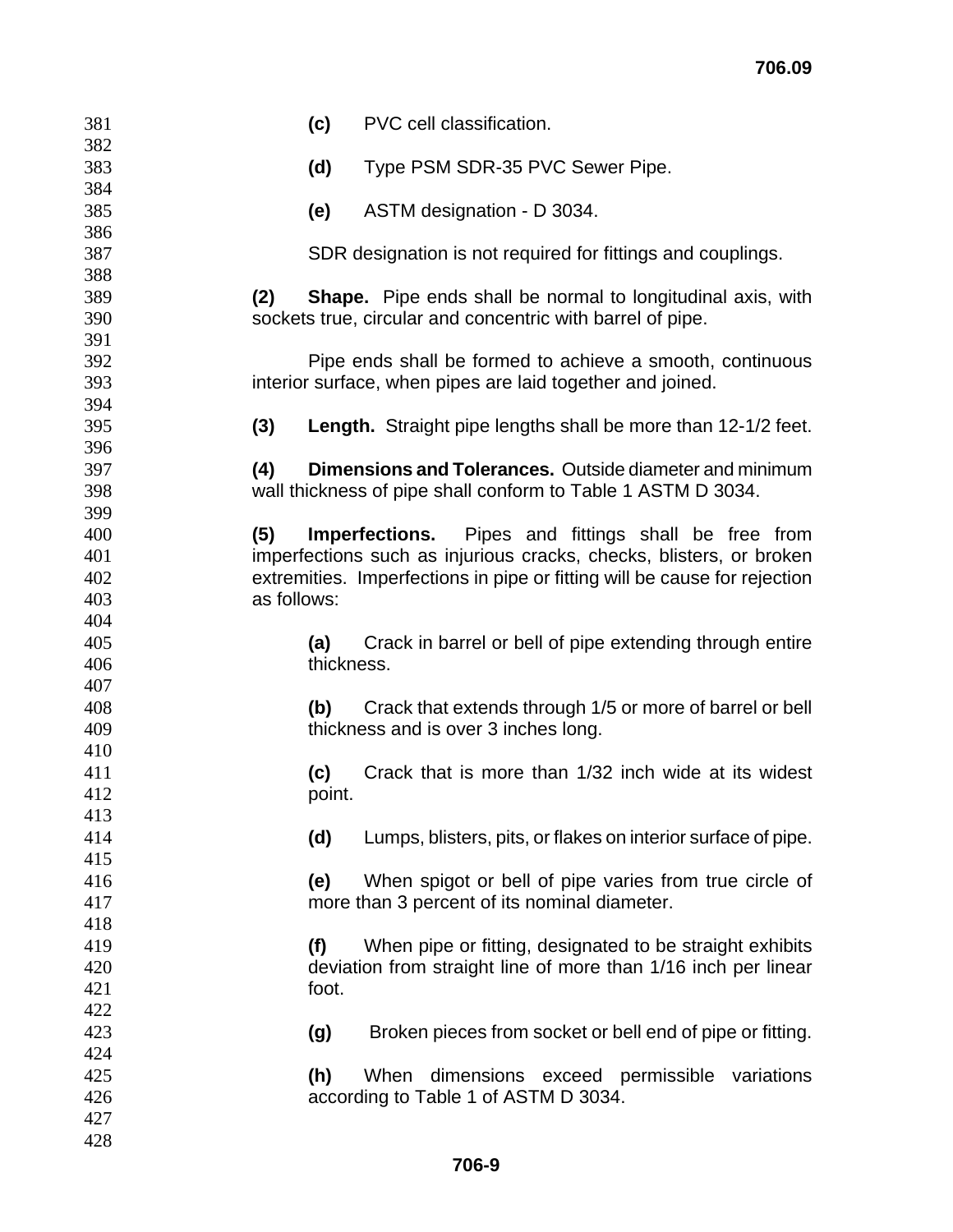| 429        |     | (i)<br>When foreign matter has fused permanently to exterior         |  |  |  |  |
|------------|-----|----------------------------------------------------------------------|--|--|--|--|
| 430        |     | or interior surface of pipe or fitting.                              |  |  |  |  |
| 431        |     |                                                                      |  |  |  |  |
| 432        | (6) | Tests.                                                               |  |  |  |  |
| 433        |     |                                                                      |  |  |  |  |
| 434        |     | <b>General.</b> Before using pipe, independent testing<br>(a)        |  |  |  |  |
| 435        |     | laboratory shall test pipe and pipe shall meet test below.           |  |  |  |  |
| 436        |     |                                                                      |  |  |  |  |
| 437        |     | <b>Selection of Test Pipe.</b> Engineer will select at random<br>(b) |  |  |  |  |
| 438        |     | one test pipe for each 1,200 linear feet or fraction of each size    |  |  |  |  |
| 439        |     | of pipe delivered to job site. Engineer will select at least one     |  |  |  |  |
| 440        |     | test pipe per lot. Contract documents define lot as pipe having      |  |  |  |  |
| 441        |     | same identification marking.                                         |  |  |  |  |
| 442        |     |                                                                      |  |  |  |  |
| 443        |     | Sound pipes having dimensions consistent with contract               |  |  |  |  |
| 444        |     | documents shall be selected for testing. Pipe test specimens         |  |  |  |  |
| 445        |     | shall have minimum length of 8 feet.                                 |  |  |  |  |
| 446        |     |                                                                      |  |  |  |  |
| 447        |     | Furnishing of test pipes and laboratory testing shall be             |  |  |  |  |
| 448        |     | at no increase in contract cost or contract time.                    |  |  |  |  |
| 449        |     |                                                                      |  |  |  |  |
| 450        |     | Acceptance. Basis of acceptance for pipes, fittings,<br>(c)          |  |  |  |  |
| 451        |     | and couplings shall be inspection and results of tests specified.    |  |  |  |  |
| 452        |     | Contractor shall test each lot of pipe and fittings for impact,      |  |  |  |  |
| 453        |     | stiffness, and flattening according to ASTM D 3034.                  |  |  |  |  |
| 454        |     |                                                                      |  |  |  |  |
| 455        |     | Pipes that are not installed within 120 days of latest               |  |  |  |  |
| 456        |     | factory test shall not be used without acceptance by Engineer.       |  |  |  |  |
| 457        |     |                                                                      |  |  |  |  |
| 458        |     | <b>Pipe Flattening.</b> No evidence of splitting, cracking or<br>(d) |  |  |  |  |
| 459        |     | breaking shall be found when pipe is tested according to ASTM        |  |  |  |  |
| 460        |     | D 3034.                                                              |  |  |  |  |
| 461        |     |                                                                      |  |  |  |  |
| 462        |     | <b>Impact Resistance.</b> No evidence of shattering or<br>(e)        |  |  |  |  |
| 463        |     | splitting shall be found when specimens are tested for impact        |  |  |  |  |
| 464        |     | resistance according to Table 12 ASTM D 3034 and ASTM D              |  |  |  |  |
| 465        |     | 2444.                                                                |  |  |  |  |
| 466        |     |                                                                      |  |  |  |  |
| 467        |     | <b>Pipe Stiffness.</b> Minimum pipe stiffness at 5 percent<br>(f)    |  |  |  |  |
| 468        |     | deflection shall be specified in Table 13 ASTM D 3034 when           |  |  |  |  |
| 469        |     | calculated according to ASTM D 2412.                                 |  |  |  |  |
| 470        |     |                                                                      |  |  |  |  |
|            |     |                                                                      |  |  |  |  |
| 471        |     | <b>Joint Tightness.</b> Two sections of pipe shall be joined<br>(g)  |  |  |  |  |
| 472<br>473 |     | together according to ASTM D 2855. No evidence of leakage            |  |  |  |  |
|            |     | shall be found when tested according to ASTM D 3034.                 |  |  |  |  |
| 474        |     |                                                                      |  |  |  |  |
| 475        |     | <b>Extrusion Quality.</b><br>No visible spalling or cracking<br>(h)  |  |  |  |  |
| 476        |     | shall occur when tested according to ASTM D 2152.                    |  |  |  |  |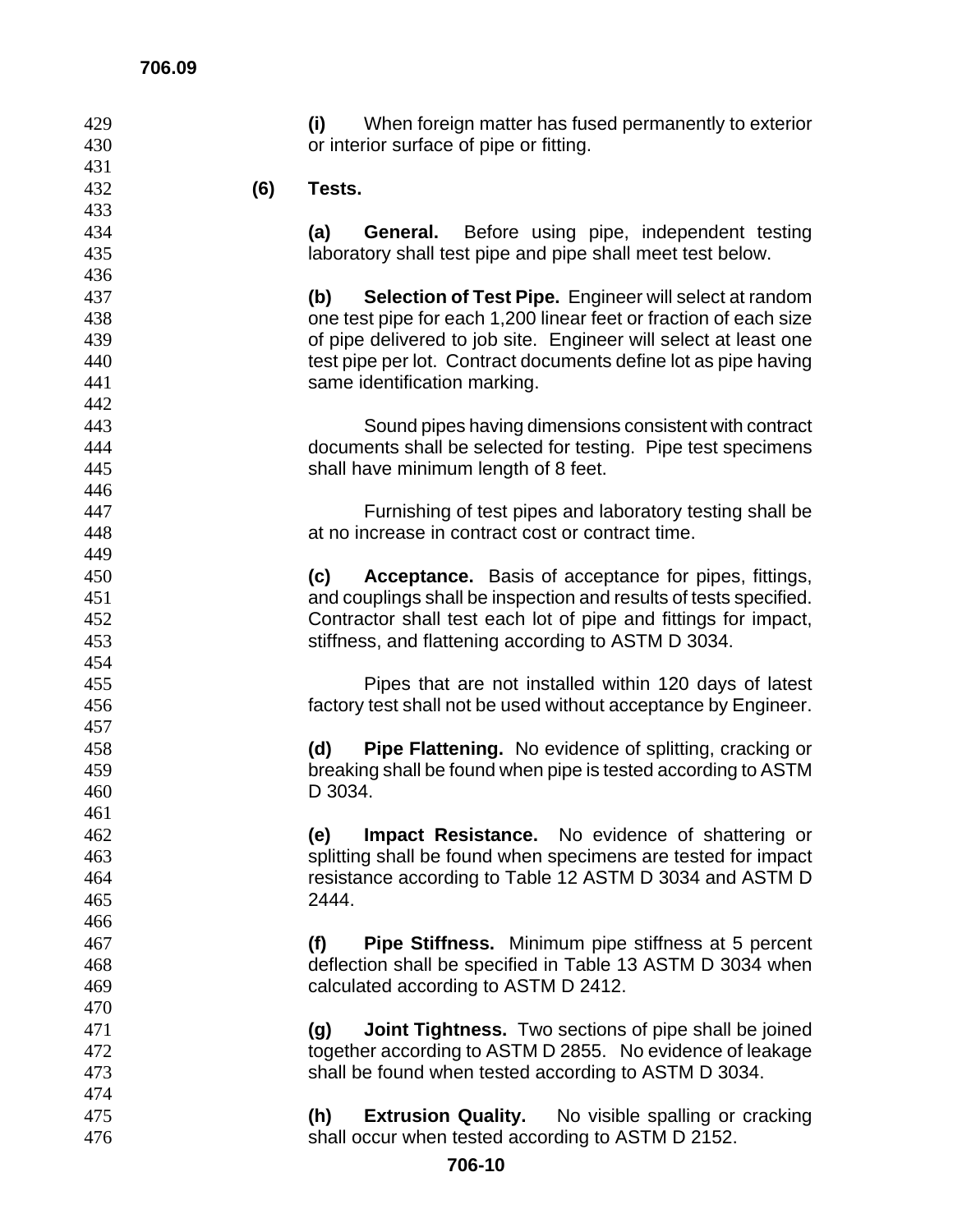**(i) Chemical Resistance.** Pipe manufacturer shall prequalify PVC compound for cell classifications not identified in Subsection 706.09(A) - General, by meeting chemical resistance tests that follow. Compound samples and molded test specimens shall be prepared according to ASTM D 543.

Tensile and Izod impact exposure specimens shall be immersed in solutions specified in Table 706-I – Test Solutions for 112 days. Test specimens shall be conditioned to constant weight at temperature of 110 degrees F before and after submersion. Solutions shall be kept at 77 degrees F plus/minus 5 degrees F. At 28-day intervals, selected specimens shall be removed, washed, surface dried, and 491 tested.

| <b>TABLE 706.09-I - TEST SOLUTIONS</b><br><b>Chemical Solution Concentration (percent)</b> |                           |  |  |  |
|--------------------------------------------------------------------------------------------|---------------------------|--|--|--|
| Sulfuric acid                                                                              | $20^{\degree}$            |  |  |  |
| Sodium hydroxide                                                                           | 5                         |  |  |  |
| Ammonium hydroxide                                                                         | $5^*$                     |  |  |  |
| Nitric acid                                                                                | $1^*$                     |  |  |  |
| Ferric chloride                                                                            | 1                         |  |  |  |
| Soap                                                                                       | 0.1                       |  |  |  |
| Detergent (Linear alkyl benzly<br>sulfonate)                                               | 0.1                       |  |  |  |
| Bacteriological                                                                            | BOD not less than 700 ppm |  |  |  |
| Volumetric percentages of concentrated reagents of C.P. grade.                             |                           |  |  |  |

493 494

477

483

492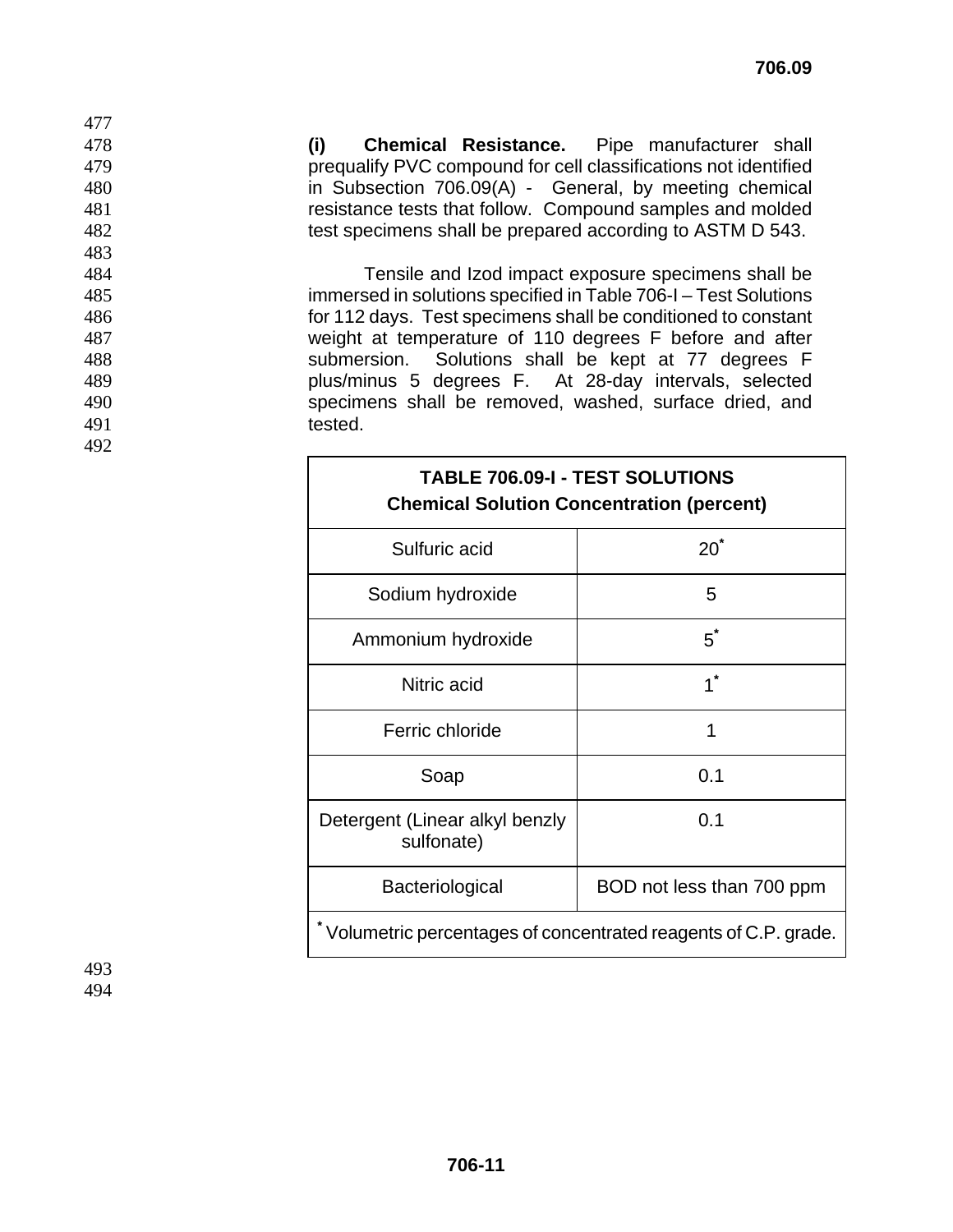| 494 | Weight change specimens shall be 2 inches in diameter         |
|-----|---------------------------------------------------------------|
| 495 | and may be molded discs or discs cut from pipe wall.          |
| 496 | Contractor shall:                                             |
| 497 |                                                               |
| 498 | Condition specimens for seven days at 109<br>1.               |
| 499 | degrees F plus/minus 4 degrees F.                             |
| 500 |                                                               |
| 501 | 2.<br>Cool in desiccator for three hours at 73 degrees        |
| 502 | F plus/minus 4 degrees F.                                     |
| 503 |                                                               |
| 504 | 3.<br>Weigh specimen.                                         |
| 505 |                                                               |
| 506 | 4.<br>Immerse in solutions.                                   |
| 507 |                                                               |
| 508 | At four-week intervals, selected specimens shall be           |
| 509 | removed, washed, surface dried, and weighed. These same       |
| 510 | specimens shall be reconditioned for seven days at 109        |
| 511 | degrees F plus/minus 4 degrees F, then cooled in a desiccator |
| 512 | for three hours at 73 degrees F plus/minus 4 degrees F, and   |
| 513 | again weighed.                                                |
| 514 |                                                               |
| 515 | Initial and post exposure specimens shall conform to the      |
| 516 | following requirements when tested at 73 degrees F plus/minus |
| 517 | 4 degrees F:                                                  |
| 518 |                                                               |
| 519 |                                                               |

| TABLE 706.09-2 - Initial and Post Exposure Specimen<br><b>Requirements</b> |                     |                                  |       |       |  |  |
|----------------------------------------------------------------------------|---------------------|----------------------------------|-------|-------|--|--|
| <b>Property</b>                                                            | <b>ASTM</b><br>Test | <b>Cell Class Minimum Values</b> |       |       |  |  |
|                                                                            | Method              | 12454                            | 13343 | 13364 |  |  |
| <b>Tensile Strength</b><br>(Yield), psi                                    | D 638               | 7000                             | 6000  | 6000  |  |  |
| <b>Impact Strength</b><br>ft-Ibs./in.                                      | D 256<br>Method A   | 0.65                             | 1.5   | 1.5   |  |  |
| Weight Change,<br>Percent                                                  | D 543               | 1.5                              | 1.5   | 1.5   |  |  |

520<br>521 **If specimen fails to meet requirements during 112-day** 

- exposure period, material will be rejected.
- 
-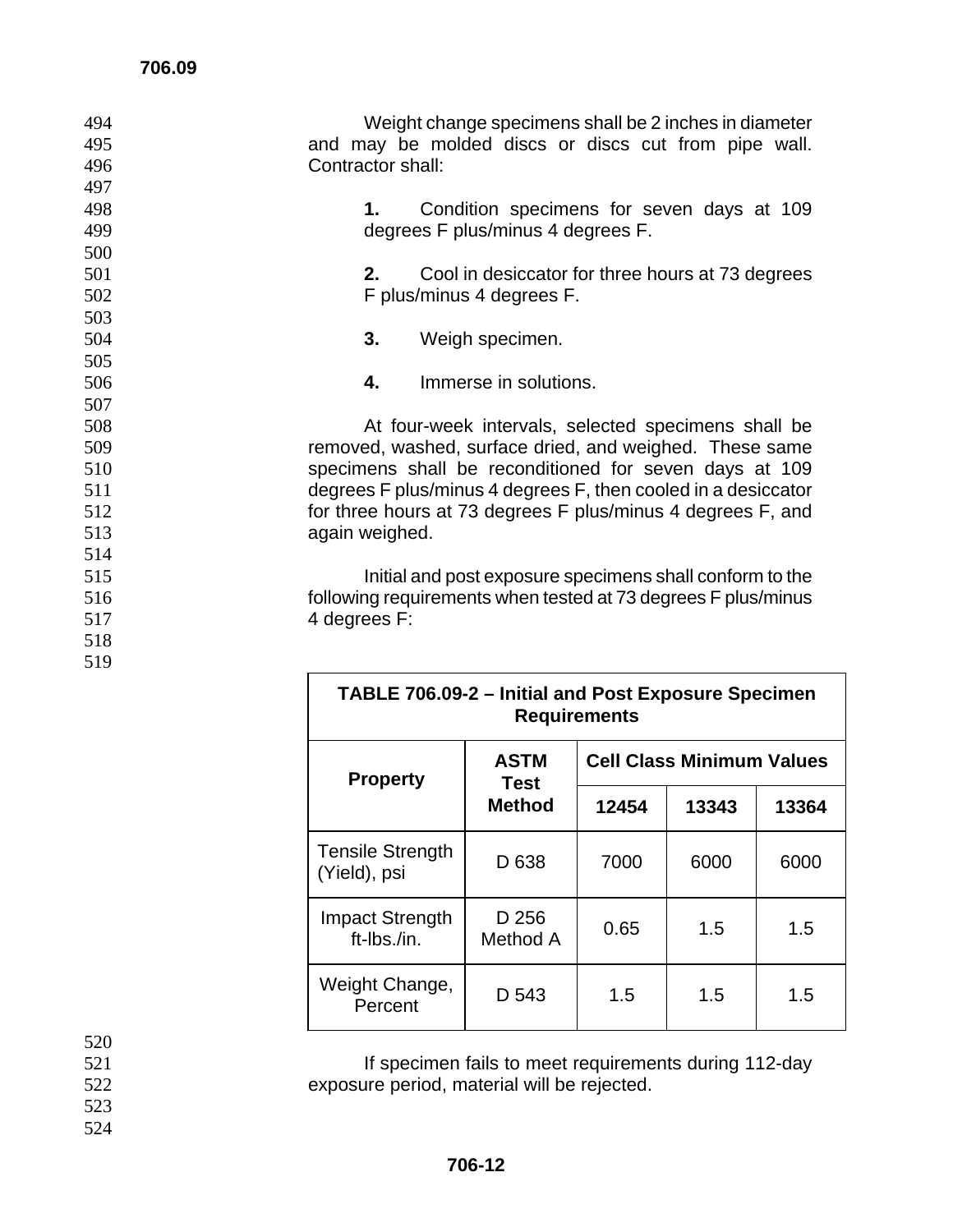**(C) Joints.** Bell and spigot type pipe joints shall have elastomeric gasket. Joints with gaskets shall be made with integral wall bell and locked-in place rubber ring that will ensure proper installation of gasket and ensure that gasket remains in place during joining operation. Home mark shall be shown on spigot end to ensure proper penetration during joint installation. 

- **(D) Certification.** Copy of manufacturer's test report or statement by 531 seller, and copy of test results that material was sampled, tested, and inspected shall be submitted to Engineer for acceptance. Each certification shall be signed by Authorized agent of seller or manufacturer.
- 

## **706.10 High Density Polyethylene Pipe.**

**(A) High Density Polyethylene Pipe for Drainage System.** Pipe shall conform to AASHTO M 252 or M 294 Type C or Type S. Certificate of Compliance shall be submitted to Engineer for acceptance prior to using plastic pipe.

- **(B) Couplings.** Couplings of same material composition as pipe shall be furnished.
- **706.11 (Unassigned)**

**706.12 Perforated Plastic Pipe.** Perforated corrugated polyethlene pipe shall conform to AASHTO M 252 or AASHTO M 294. 

Perforated PVC pipe shall conform to ASTM D 2729.

 Perforated corrugated polyethylene pipe shall be Type CP corrugated surface both inside and outside, or Type SP corrugated wall outside and smooth inner liner. 

Certificate of Compliance shall be submitted to Engineer for acceptance before using plastic pipes. 

**706.13 (Unassigned)** 

**706.14 Polyethylene Pipe.** Polyethylene pipe shall conform to ASTM D 2447, 40 and 80 or ASTM D 2239, SDR-PR. 

- Polyethylene pipe shall conform to PE 2305 or PE 2306, Class C, SDR 15.
- PVC plastic fittings for polyethylene pipe shall conform to ASTM D 2609.
- **706.15 (Unassigned)**
- **706.16 (Unassigned)**
- **706.17 Reinforced Concrete Low-Head Pressure Pipe.** Reinforced concrete